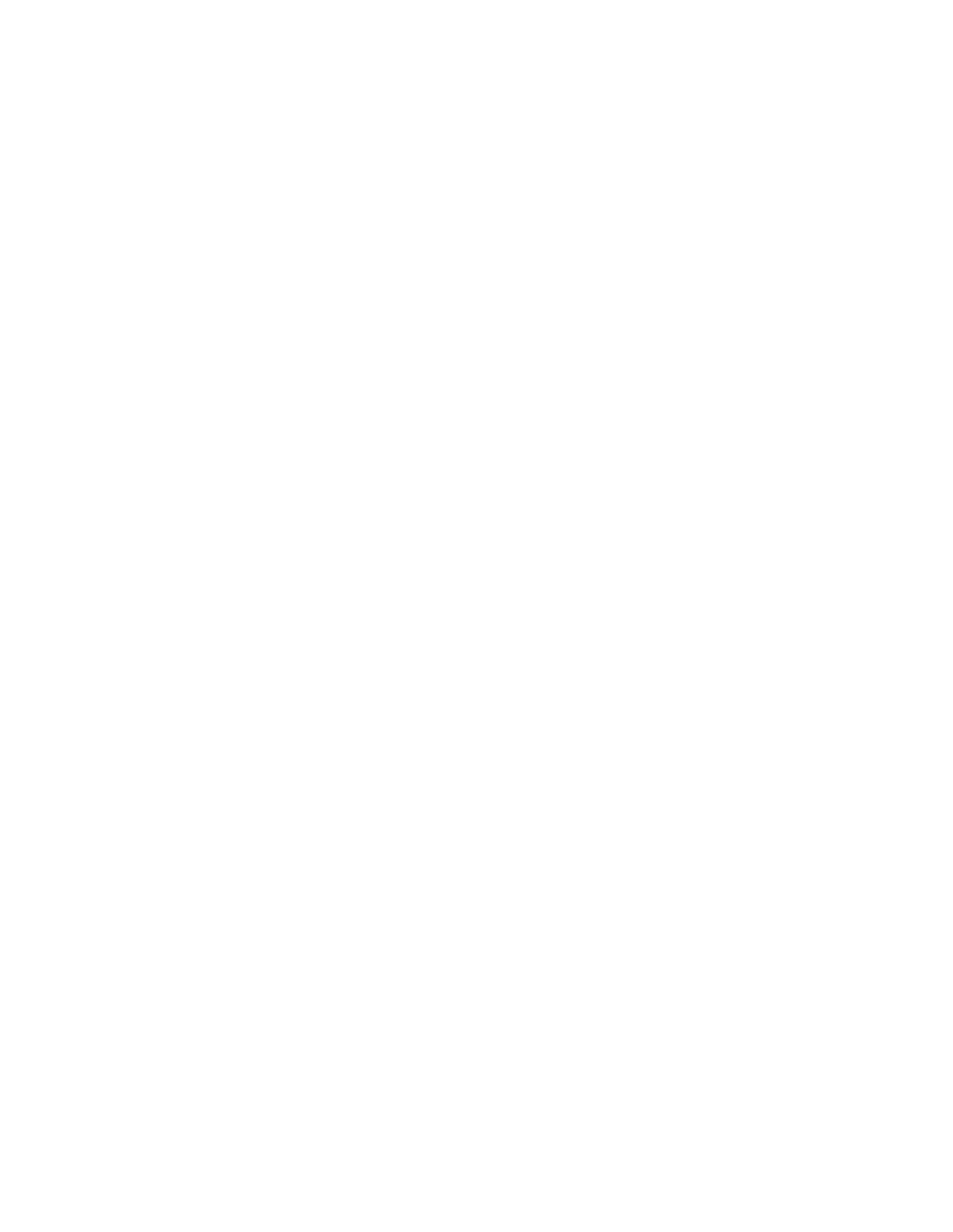# **GO Virginia Region 9 Innovation & Entrepreneurship Taskforce Group Entrepreneurship Ecosystem Workgroup November 19, 2018 Third and Main, Charlottesville VA 10 am to 11:15 am**

# **AGENDA**

**In attendance:** Elizabeth Smith, Leigh Middleditch, Jim Cheng, Pace Lochte, Tom Click

**Absent:** Miles Friedman

**Guests**: Denise Hubbard, UVA Economic Development; Beverly Pullen, Fauquier County Economic Development

**Staff**: Shannon Holland; Helen Cauthen

**By Phone**: Mitch Horowitz, TEConomy

**Welcome:** Jim Cheng welcomed the group and guests at 10 am and those attending introduced themselves.

**Preliminary Benchmarking, Situational Assessment, and Potential Priority Actions:** Mitch Horowitz presented on the preliminary assessment of the Region 9 Ecosystem. He suggested that most questions be held until the end of the presentation. He reminded the group that the GO Virginia is focusing on the traded sector.

Some feedback provided during the presentation included:

- Add Community Investment Collaborative (CIC) and Central Virginia Small Business Development Center (CVSBDC) to the assessment inventory. Although, they don't focus primarily on the traded sector, the organizations are viewed as part of the pipeline for feeding other programs
- Alphabetize the Inventory spreadsheet
- Check in with Fauquier, Orange, Greene, Culpeper, Louisa, etc to clarify if Northern Counties is the best nomenclature to describe the localities with activity outside of Charlottesville/Albemarle. Shannon will reach out to Miles Friedman about this.
- Amend Slide 15 to read Region 9 vs. Region 8
- On Slide 10 double check the data for Net Migration of workers for Region 9 and Virginia since the number of 7,520 might be a duplicate
- Provide extra data, if available, that supports Slide 14 (NAICS codes, commonalities, etc.)
- In final presentation stipulate the priority on traded sector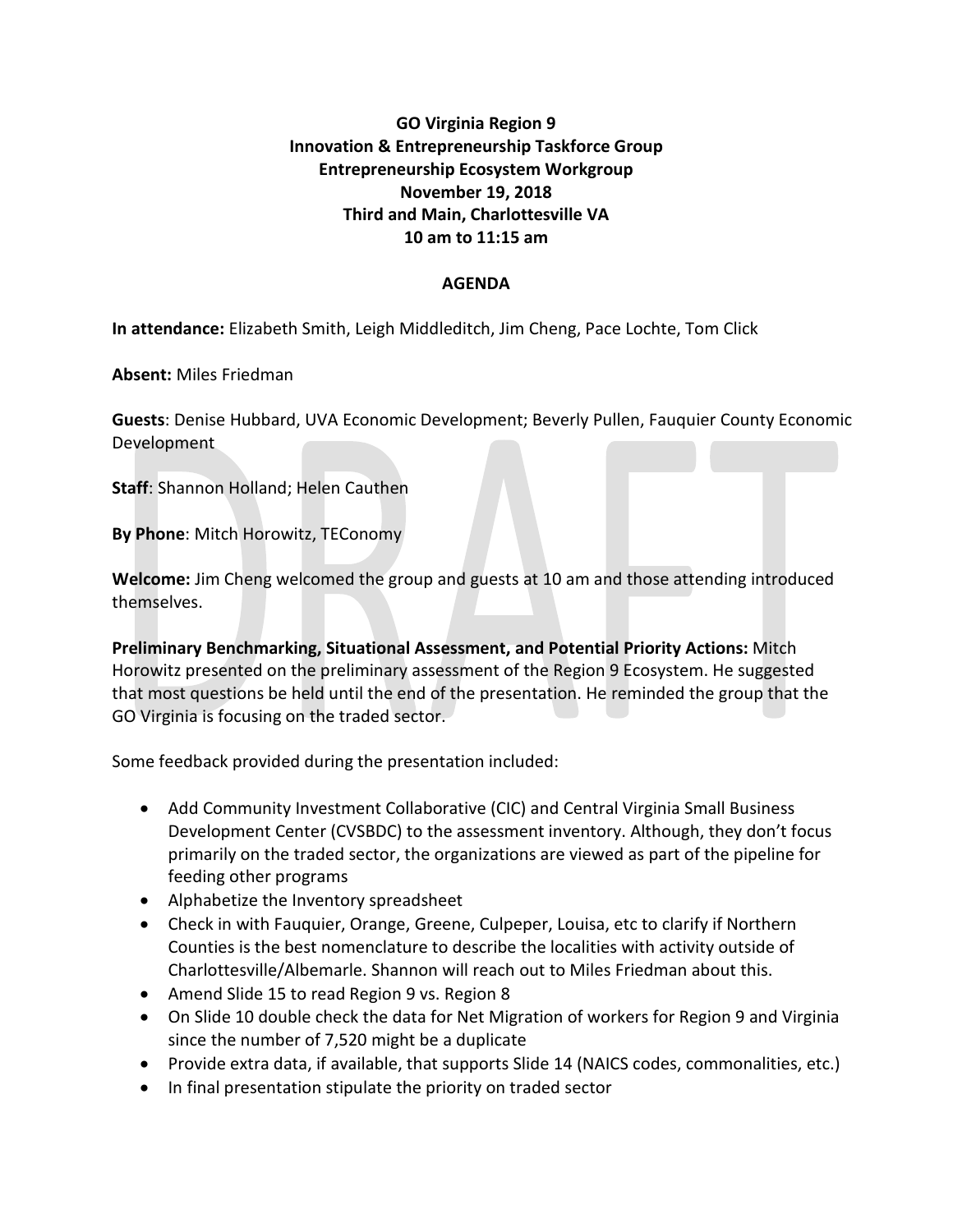**Questions & Answers:** A brief question and answer session followed the presentation. In the end, Mitch Horowitz asked the group to 1) provide feedback for any additional changes by November 30, 2018; 2) comment on whether Slides 15 and 17 and 3) set the next meeting date. The group signed off of the call and decided that 1) There were no additional changes requested, except those discussed 2) Slide 15 and 17 generally captured what was happening – thought some activity has already occurred in some areas there is no need to change the slide yet, and 3) Mitch Horowitz will present at the December 12 Council Meeting.

**Next Ecosystem Meeting:** The group agreed to highlight the final assessment at the next Council meeting on December 12.

**Tom Tom Festival (April 2019) Ideas:** Shannon asked the group to provide ideas for a session during the Spring Tom Tom Festival. The Regional Council has some funds budgeted. She also advised them that she has reached out to DHCD to see if the GO Virginia Board might be interested in doing a larger initiative. Denise Hubbard asked that Shannon contact her to discuss some ideas.

# **The meeting adjourned at 11:15 pm.**

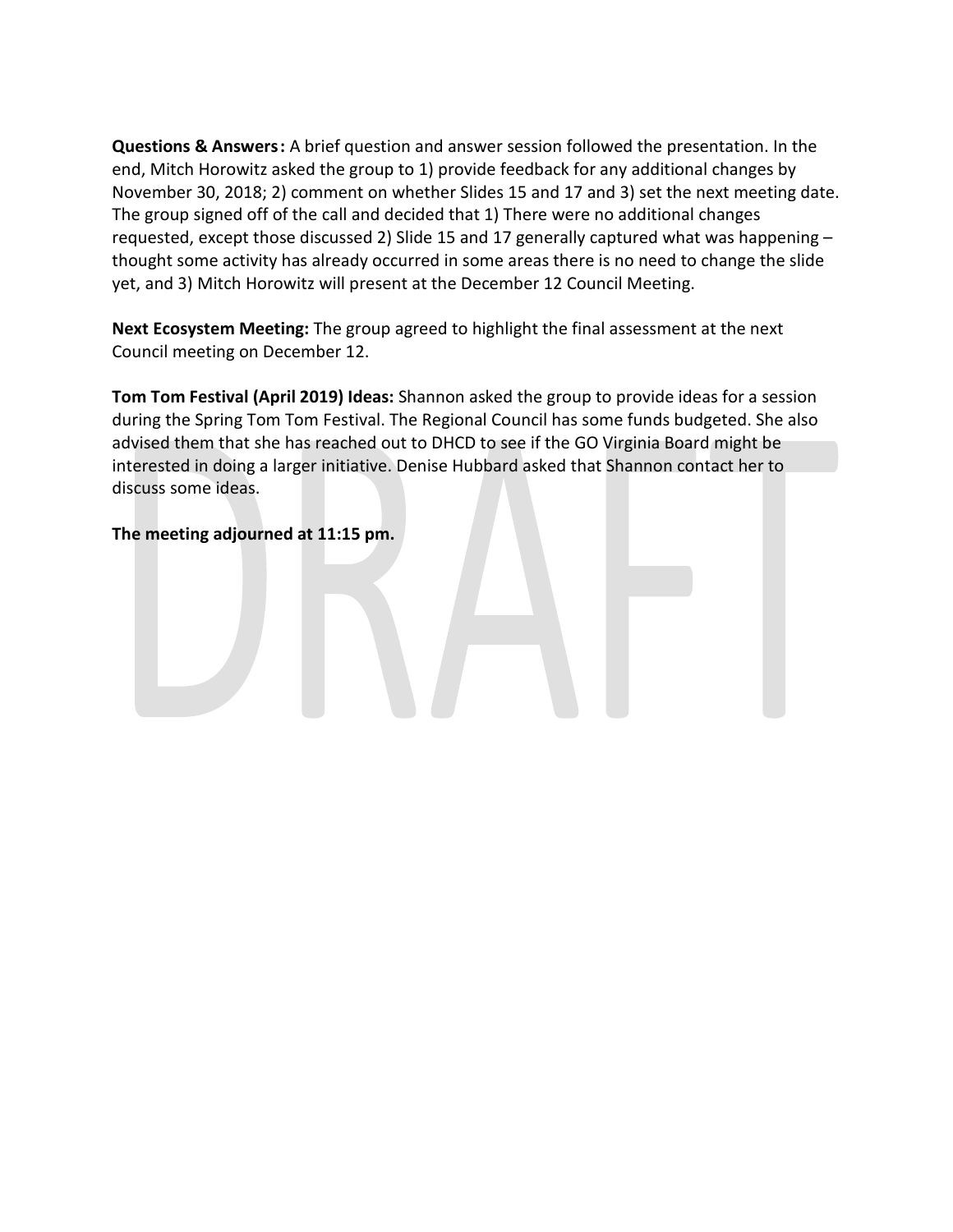

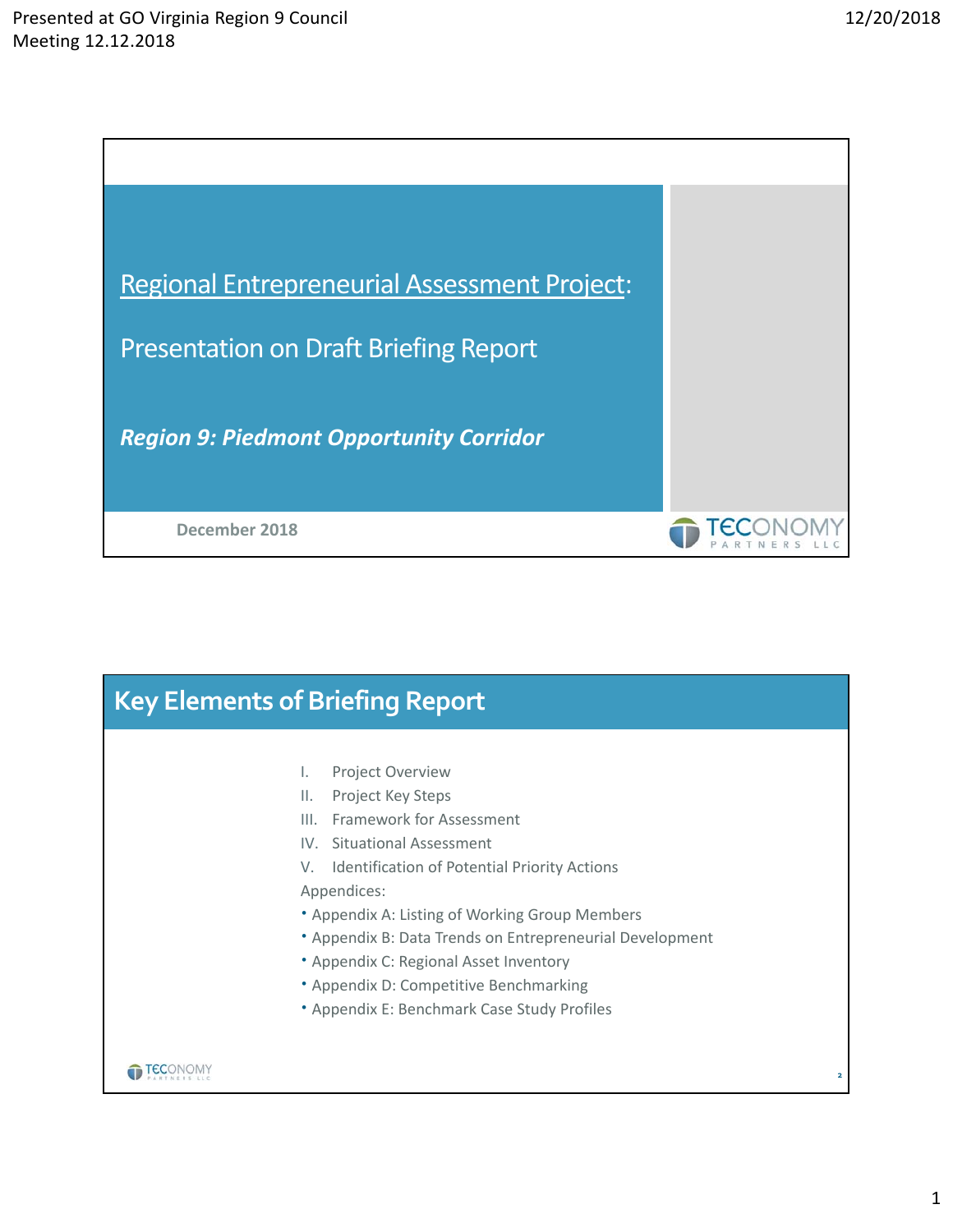

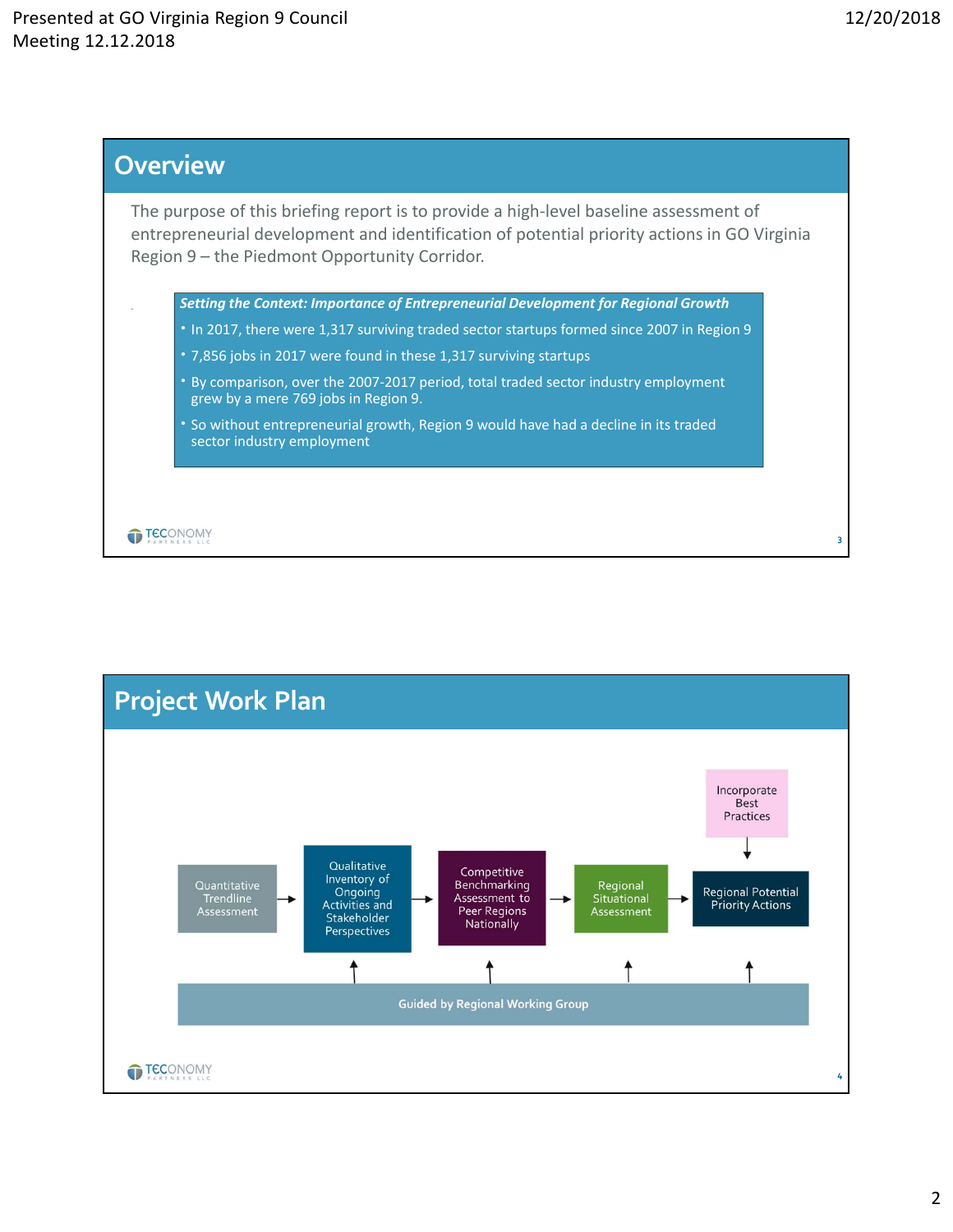



3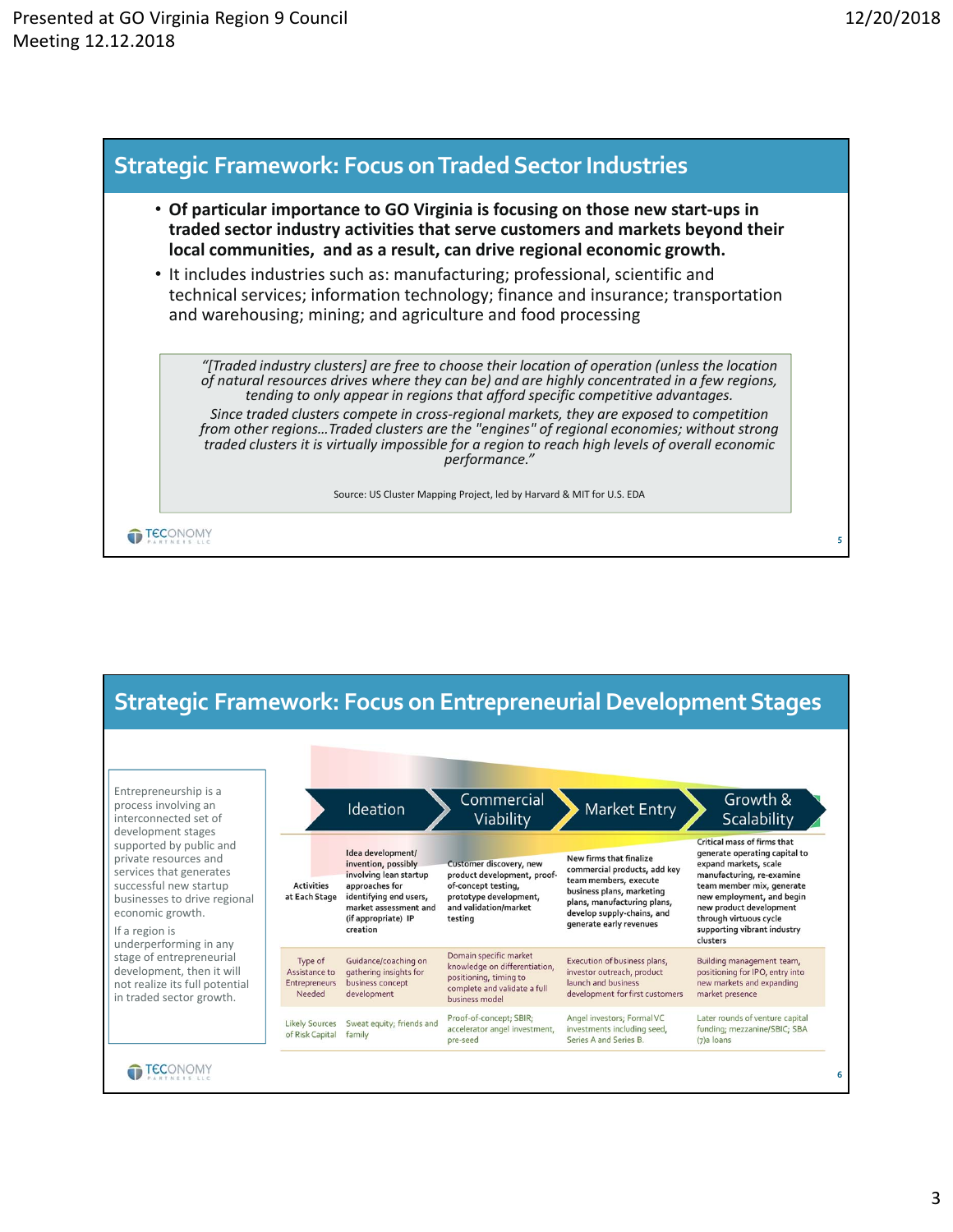**7**

# **Assessment of Ideation in Region 9**

### *Overall Assessment:*

*Generally positive trends and significant asset base to build upon, but significant opportunities for advancing new program activities.*

## **Strengths and Opportunities:**

- **Competitive in overall levels of business formation**
- **Broad geographic footprint of traded sector startups across region**
- **Diversity in startup activities across traded sector industry clusters**
- **Significant annual generation of patents**  largely generated from private industry – with a focus on both IT and life sciences.
- **University research is sizable and growing strongly**
- **Talent base of highly educated workers**
- **A growing focus on creating entrepreneurial service hubs in region underway in Charlottesville and Fauquier County**

## **Gaps and Weaknesses:**

- **Significant volatility in business startups from year‐to‐year**, with a range from 148 startups (2017) to 301 startups (2013) in just the past five years
- **Limited programming targeted to traded sector entrepreneurs outside of University of Virginia's efforts** ‐‐ though these UVA efforts are seeking to reach out to broader community base of entrepreneurs

# **KeyGraphics fromAssessment of Ideation in Region 9**

**Region 9 has diversity in base of startups across traded sector industry clusters as well as across areas of the region**

| <b>Major Industry</b><br>Cluster***<br>(those relating to regional<br>priority clusters bold faced) | <b>Number of Start-</b><br><b>ups Since 2007</b><br>Surviving by 2017 | Start-up<br><b>Employment</b><br><b>Levels</b> , 2017 |
|-----------------------------------------------------------------------------------------------------|-----------------------------------------------------------------------|-------------------------------------------------------|
| <b>Agriculture &amp; Food Processing</b>                                                            | 195                                                                   | 1,056                                                 |
| <b>Business Services</b>                                                                            | 637                                                                   | 2,653                                                 |
| Energy, Natural Resources, &<br><b>Finished Products</b>                                            | 63                                                                    | 406                                                   |
| Engineering, R&D, Testing &<br><b>Technical Services</b>                                            | 97                                                                    | 654                                                   |
| <b>Financial &amp; Insurance Services</b>                                                           | 170                                                                   | 613                                                   |
| <b>Health Care Services</b>                                                                         | 28                                                                    | 710                                                   |
| <b>Information Technology &amp;</b><br><b>Communications Services</b>                               | 74                                                                    | 577                                                   |
| <b>Life Sciences</b>                                                                                | 42                                                                    | 389                                                   |
| <b>Manufacturing</b>                                                                                | 58                                                                    | 608                                                   |
| Ship Building, Aerospace, &<br>Defense                                                              | $\overline{a}$                                                        | 78                                                    |
| <b>Transportation, Distribution</b><br>and Logistics                                                | 231                                                                   | 1,438                                                 |

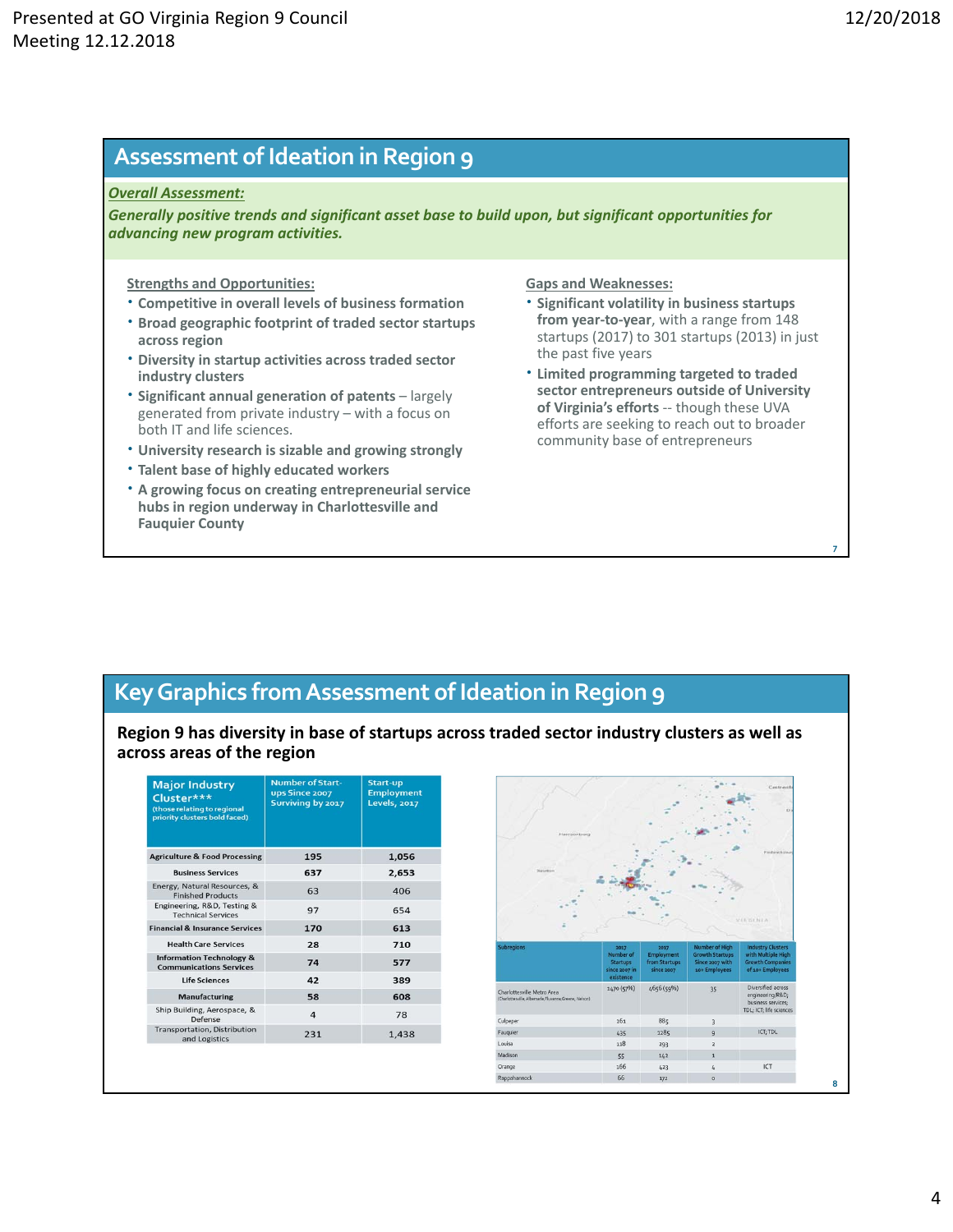**9**

**10**

# **Assessment ofCommercialViability in Region 9**

### *Overall Assessment:*

*Specific strength in university research commercialization for life sciences that can be expanded to other fields, plus opportunity to better position base of innovative companies found in region for success in commercializing products*

### **Strengths and Opportunities:**

- **Sizable base of SBIR funding to small innovation‐ based companies**
- **University technology transfer performing above national average,** but room for improved compared to top performing universities such as Purdue and University of Florida.
- **University of Virginia's success in life sciences commercialization to validate technologies and business models**

### **Gaps and Weaknesses:**

- **Missing toolbox for supporting technology commercialization targeted to emerging companies across the region.** 
	- More informal network for accelerating companies, and not more systematic programming with quality and scale.
	- **University of Virginia research commercialization efforts outside of life sciences are lagging**, including no proof‐ of‐concept funding, mentor networks, access to entrepreneurs‐in‐residence to scout for technologies and pre‐seed/seed funding.

# **Assessment of Market Entry in Region 9**

### *Overall Assessment:*

*Key strength of region's entrepreneurial ecosystem, led by private‐sector venture investment.* 

### **Strengths and Opportunities:**

- **High performing in share and growth of jobs in younger, traded sector firms**
- **Level and growth of venture capital significantly outpacing peers**
- **Angel investments by high‐net worth investors in the region, led by Charlottesville Angel Network, has been a crucial resource**
- **Incubator and co‐working spaces targeted to entrepreneurs found in both Charlottesville and Fauquier counties**

### **Gaps and Weaknesses:**

- **Access to startup capital in Region 9 outside of Charlottesville ‐‐** No locally targeted angel investor or micro‐loan funds for early stage startups found in northern counties of region
- **Lack of lead early stage investors for high‐ potential startups needing formal venture capital investments beyond \$1‐\$2 million from angel investor rounds**
- **Despite strength of life sciences commercialization, there is no specialized wet lab facilities for startup and emerging life science companies**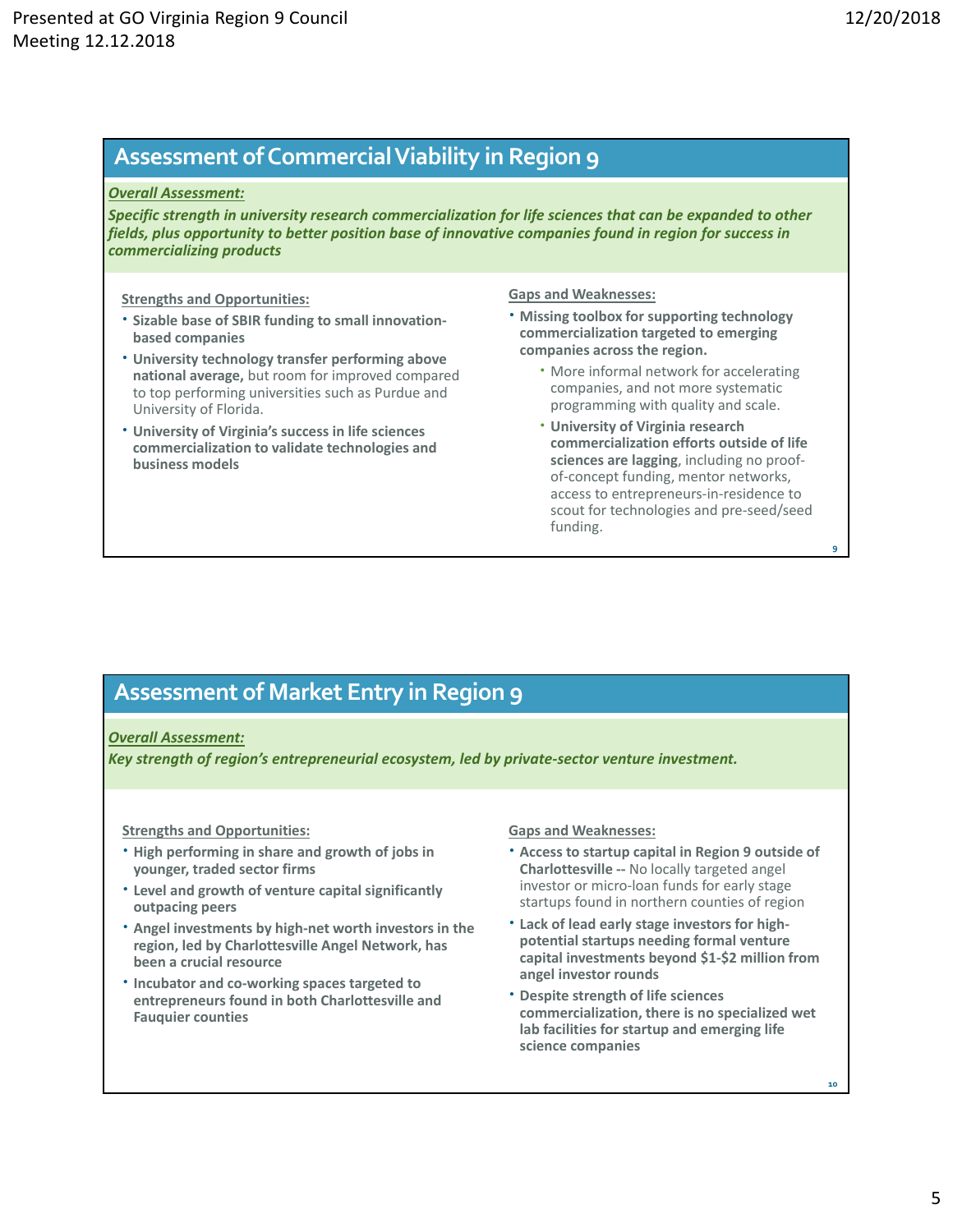

# **Assessment ofGrowth and Scalability in Region 9**

## *Overall Assessment:*

*Uneven performance with significant opportunities to foster more retention and expansion of startups in the region.* 

**Strengths and Opportunities:** 

- **Right ingredients in region to grow startup companies**
- **Inc. 5000 fastest growing companies doubled in region and now stands at six**
- **Growth from startup companies important for many emerging industry clusters in the region as well as high‐ performing traditional industry of agriculture & food processing**

**Gaps and Weaknesses:** 

- **Surprisingly, low contribution of startups to growth of regional strength in Information and Communications Technology cluster**
- **Declines in SBA 7(a) loans supporting growth‐oriented small businesses in more traditional‐based traded sector industries.**
- **Concerns voiced by stakeholders of talent shortages to scale‐ up startups, despite in‐migration,** despite growth of highly educated workforce and positive in‐migration
- **Lack of networking for entrepreneurs and more formalized efforts to identify startup and emerging company needs outside of Charlottesville and, increasingly, Fauquier County**
- **12 Outside of life sciences in Charlottesville with Cville BioHub, there is no focused targeted sector programs to support entrepreneurial development.**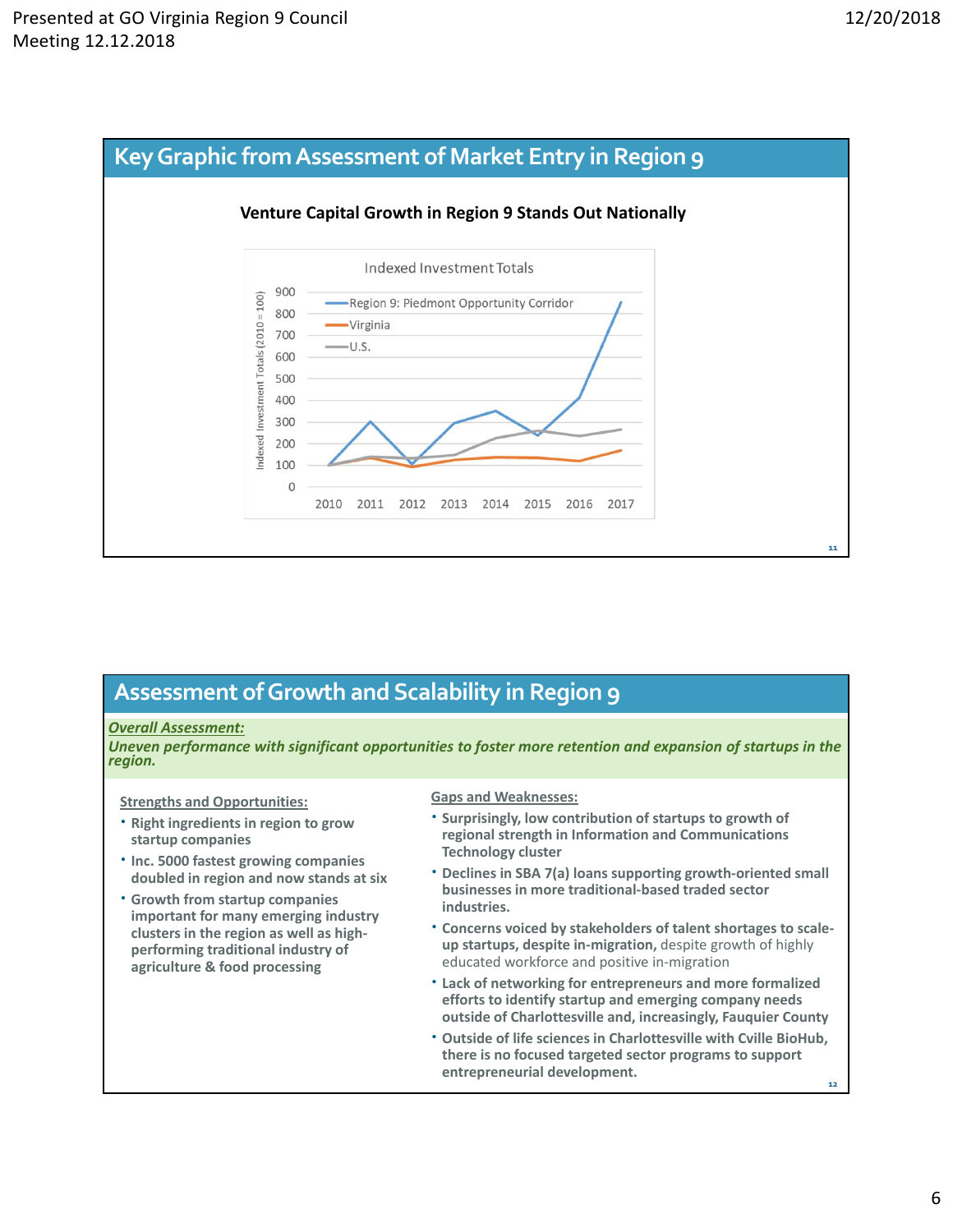# **KeyGraphic fromAssessment ofGrowth and Scalability in Region 9**

## **Contribution of Entrepreneurial Development to Traded Sector Industry Cluster Growth**

|                                                            | Economic<br><b>Development Position</b><br>in Region | <b>Contribution of</b>  | Data Analysis          |                              |                                                    |                                            |                                                   |                                              |                                                            |
|------------------------------------------------------------|------------------------------------------------------|-------------------------|------------------------|------------------------------|----------------------------------------------------|--------------------------------------------|---------------------------------------------------|----------------------------------------------|------------------------------------------------------------|
| <b>Industry Cluster</b>                                    |                                                      | Entrepreneurship        | 2017<br>Employ<br>ment | 2017<br>Location<br>Quotient | Regional 2007-<br>2017<br>Percentage Job<br>Growth | U.S. 2007-2017<br>Percentage Job<br>Growth | Net Job<br>Growth, All<br>Companies,<br>2007-2017 | Net Job<br>Growth.<br>Startups.<br>2007-2017 | Share Start-ups of<br>All Net Job<br>Growth, 2007-<br>2017 |
| Agriculture & Food<br>Processing                           | <b>Current Strength</b>                              | Significant             | 3,827                  | 1.19                         | 47.2%                                              | 10.7%                                      | 1,227                                             | 1056                                         | 86%                                                        |
| <b>Business</b><br><b>Services</b>                         | Sizable/Growing                                      | <b>Very Significant</b> | 6,796                  | 0.84                         | 4.8%                                               | 9.1%                                       | 313                                               | 2653                                         | 847%                                                       |
| Energy, Natural Resources, &<br><b>Finished Products</b>   | Specialized/Declining                                | <b>Very Significant</b> | 3,615                  | 1.38                         | $-18.7%$                                           | $-13.3%$                                   | $-829$                                            | 406                                          | >100%                                                      |
| Engineering, R&D, Testing &<br><b>Technical Services</b>   | <b>Emerging Strength</b>                             | <b>Very Significant</b> | 1,940                  | 1.08                         | 9.6%                                               | 6.5%                                       | 170                                               | 654                                          | 385%                                                       |
| Financial & Insurance<br>Services                          | <b>Emerging Strength</b>                             | <b>Very Significant</b> | 1,902                  | 0.58                         | 38.6%                                              | $-4.1%$                                    | 530                                               | 613                                          | 116%                                                       |
| Information Technology &<br><b>Communications Services</b> | <b>Current Strength</b>                              | Modest                  | 3,432                  | 1.14                         | 66.3%                                              | 50.8%                                      | 1,369                                             | 577                                          | 42%                                                        |
| Life<br><b>Sciences</b>                                    | <b>Emerging Strength</b>                             | <b>Very Significant</b> | 847                    | 0.55                         | 23.3%                                              | 9.7%                                       | 160                                               | 389                                          | 243%                                                       |
| Manufacturing                                              | <b>Declining</b>                                     | <b>Very Significant</b> | 3,958                  | 0.49                         | $-32.3%$                                           | $-13.5%$                                   | $-1,891$                                          | 608                                          | >100%                                                      |
| Ship Building, Aerospace, &<br>Defense                     | <b>Current Strength</b>                              | Modest                  | 942                    | 1.24                         | 37.1%                                              | $-7.7%$                                    | 255                                               | 78                                           | 31%                                                        |
| Transportation, Distribution<br>and Logistics              | <b>Declining</b>                                     | <b>Very Significant</b> | 3,985                  | 0.56                         | $-9.8%$                                            | 8.7%                                       | $-435$                                            | 1438                                         | >100%                                                      |
|                                                            |                                                      |                         |                        |                              |                                                    |                                            |                                                   |                                              |                                                            |
|                                                            |                                                      |                         |                        |                              |                                                    |                                            |                                                   |                                              | 13                                                         |

# **Potential Priority Actions Identified for Entrepreneurial Development in Region 9**

- Develop stronger ideation programming targeting traded sector startups.
- Support advancement of integrated accelerators‐incubators‐coworking entrepreneurial hubs across the region
- Catalyze wider range of risk capital in the region
- Strengthen networking of traded sector industry clusters
- Concept of a "Regional Entrepreneurial Quarterback"



7

**14**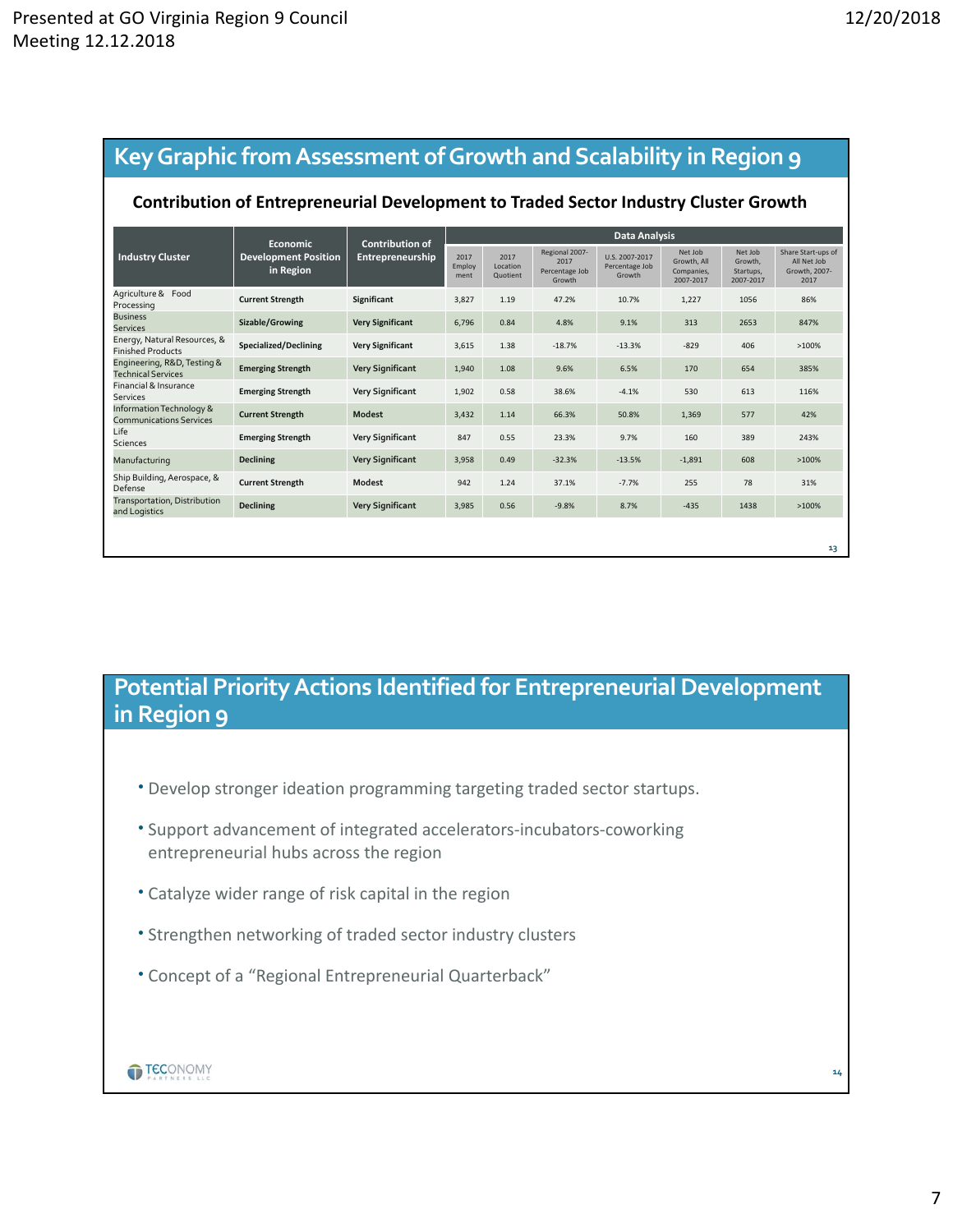# Potential PriorityAction**:Develop strongerideation programming targeting traded sector opportunities**

#### **Rationale:**

- Take better advantage of region's strong base of talent and innovation activities to raise and sustain new business formation
- Limited ideation outreach currently in the region to broader base of non-university high‐growth potential traded sector entrepreneurs
- Opportunity to raise entrepreneurial development in Information and Communication Technology cluster
- Opportunity to support small innovation businesses that receive or seek SBIR awards
- Address gap in UVA research commercialization efforts in non‐life science areas, especially ICT or "tech" based businesses to raise contribution to growth of that sector

**TECONOMY** 

### **Possible Activities:**

- **Create an ongoing regional capacity to offer ideation programs** for potential entrepreneurs similar to SBDC's Innovation Commercialization Assistance Program
- **Leverage expertise and resources of UVA through its iCorps site** to have trainers and counselors from within the region
- **Create a referral network** tapping existing economic development organizations, coworking and incubator facilities, angel investors, local bankers and professional service providers
- **Sponsor entrepreneurs‐in‐residence fellows in targeted sectors relevant to Region 9** to work with identified regional entrepreneurial startup teams that successfully complete initial phases of ideation program and demonstrate high‐ growth potential

#### **Illustrative Best Practice Examples:**

- Chattanooga, TN: Co.Starters 9 week lean startup program followed by Co.Lab Accelerator mentoring program for highgrowth potential startups
- Charlotte: Ventureprise at UNC, Charlotte leverages its NSF i‐ Corps site to bring a custom discovery/mentorship program to non-university related, earlystage, innovation‐driven startups in the region. Successful teams then able to tap micro‐grant (up to \$10k) or seed grant (up to \$50k) from statewide NC IDEA program.
- Raleigh‐Durham: Blackstone Entrepreneurs Network North Carolina that provides expert venture coaching through a veteran group of EIRs

**15**

# Potential PriorityAction**:Support advancement ofintegrated accelerators‐ incubators‐coworking entrepreneurial hubs across the region**

#### **Rationale:**

- While Charlottesville is the major hub of entrepreneurial activity in Region 9, **there are significant pockets of entrepreneurial activity found across the region**.
- **Even Charlottesville lacks accelerator programs to support entrepreneurial teams** to be mentored and provided initial pre‐seed funding to advance their business concepts to the stage of company launch, including the identification of customers, new product development and business planning for startups
- **Address gap in UVA research commercialization efforts in non‐life science areas**, especially ICT or "tech" based businesses to raise contribution to growth of that sector

**TECONOMY** 

#### **Possible Activities:**

- **Leverage existing and encourage formation of new enterprise centers offering incubation and coworking spaces** involving support of local public/private partnerships across communities in Region 9
- **Create a collaboration across entrepreneurial hubs** to develop shared programs, mentor networks, outreach activities, pitch competitions, etc.
- **Offer acceleration services as a follow‐ on to proposed ideation services** for identified high‐growth potential startups, especially targeting cohorts to specific industry clusters and market opportunities
- **Engage with existing angel networks and individual angel investors to develop a strong pipeline** of investment‐ready new venture startups

#### **Illustrative Best Practice Examples:**

- Birmingham, AL: Innovation Depot, a 140,000 incubator/coworking space, is home for a variety of entrepreneurial and talent initiatives in collaboration with community stakeholders and UAB, including a new technology accelerator, Velocity, that invests up to \$50k in seed funding for selected startup teams.
- Charlotte, NC: Within their<br>
entrepreneurial hub, known as Packard Place, offers a network of accelerator program services including in cleantech, fintech and more general tech‐based businesses
- Greenville, AL: Led by the NEXT program of the Greenville Chamber, brings a strong focus on entrepreneurial and innovation‐ focused small businesses, with three different facilities, including one targeted for advanced manufacturing, mentoring programs, events and other ecosystem development efforts.
- Gainesville, Florida: Multiple types of entrepreneurial hubs including Sid Martin Biotech, Florida Innovation Hub, Innovation Square and smaller incubators located near smaller high education institutions.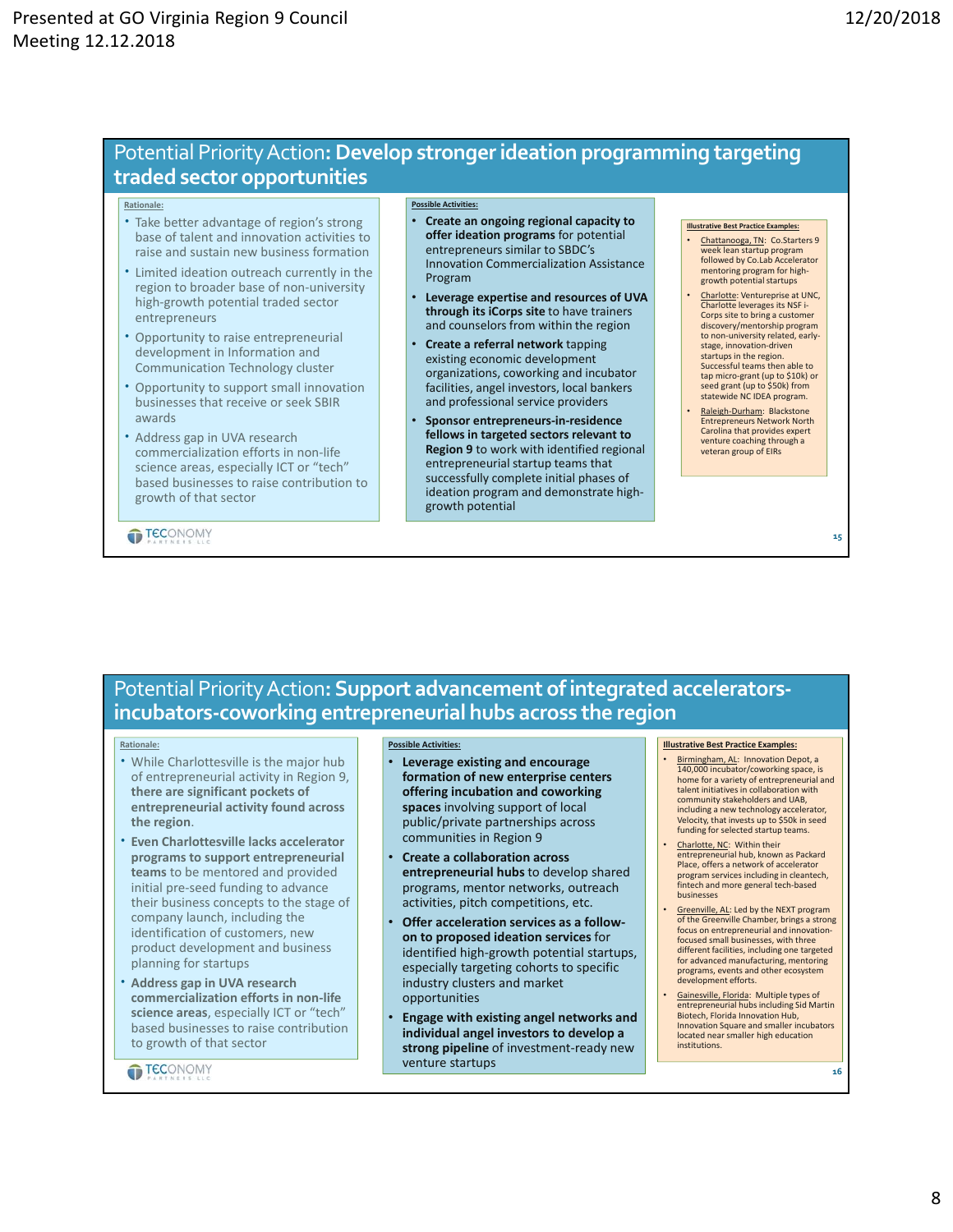# Potential PriorityAction**:Catalyze widerrange ofrisk capital in the region**

#### **Rationale:**

- Beyond the success of Charlottesville Angel Network, **there are significant range of risk capital needs**, including:
- **Lack of lead early stage formal VC investors for high‐potential startups** needing formal venture capital investments beyond \$1‐\$2 million from angel investor rounds.
- **Need for access to startup capital outside of Charlottesville**.

#### **Possible Activities:**

- **Form a regional or multi‐regional seed fund** able to bridge angel investors and more formal venture capital, with ability to lead syndication at seed stage and participate in follow‐on early stage rounds
- **Create a region‐wide micro‐loan fund targeted to traded sector startups involved in more traditional traded sector activities**, such as agriculture and food processing, other manufacturing and business services. Learn from and perhaps build upon micro‐loan efforts of Community Investment Collaborative in Charlottesville area to become region‐wide and offer a targeted fund for traded‐sector startups coming through ideation programs and identified as high‐growth potential.
- **Organize angel investors across the region** to tap broader range of deal flow coming out of the network of entrepreneurial hubs in the region and their ideation/acceleration programs

#### **Illustrative Best Practice Examples:**

- Susquehanna, PA: Rural Business Innovation organization provides business technical assistance for accessing financing, along with a micro‐loan startup grants, as well as a network of incubators near local colleges and universities (including Bucknell).
- Chattanooga, TN: Two seed funds are active in the region, Chattanooga Renaissance Fund and Lamp Post Group.
- Ohio Third Frontier: 34 pre‐ seed or seed funds established across regions of Ohio, capitalized at approximately \$6-\$7 million on average.

**17**

**18**

### **TECONOMY**

# **Potential Priority Action: Strengthen networking of traded sector industry clusters**

#### **Rationale:**

- Build upon the unique needs found across the diversity of startup activities found in traded sector industry clusters.
- Engage startups more actively across the region based on their specific industry domain requirements involving customers, new product development and technology adoption, talent and workforce needs and financing requirements.
- Outside of life sciences, there is not industry‐specific organizations in the region.

## **TECONOMY**

#### **Possible Activities:**

- **Facilitate bringing together entrepreneurs from around the region in specific industry clusters** to learn of their interest in coming together to form an industry innovation network.
- **Allow entrepreneurs to define initial activities of industry innovation network** to support their growth and access to specific domain‐focused resources, such as mentor and professional service networks, accelerator services, infrastructure development, risk capital needs, talent and workforce programs, etc.
- **Host ongoing networking activities, workshops and investor forums**.
- **With effort of Cville Biohub, need for wet lab space** is likely to be a major requirement. In Virginia, emulate Richmond's use of Virginia Biotechnology Research Authority to help finance wet lab space.

### **Illustrative Best Practice Examples:**

- Chattanooga, TN: Focused on targeted industry innovation networks through ongoing accelerator programming including ultra‐high bandwidth business applications, consumer goods, outdoor recreation and food/beverage.
- Greenville, AL: Focused on regional opportunity with strong presence of foreign auto makers to establish International Center for Automotive Research that represents significant public/private partnership and involves a Center for Emerging Technologies. Plus, strong focus on entrepreneurial programs for advanced manufacturing through Chamber's entrepreneurial program efforts.
- Gainesville, FL: Sid Martin Biotech a 40,000 sf wet lab incubator with a strong track record of successful startups
- Raleigh‐Durham: NCBioTech Center, a long‐established resource supporting growth of life sciences with a historical focus on the Raleigh‐Durham region. Has formed interest groups in specialized life sciences areas to pursue new opportunities and collaborative efforts, which has led to spin‐off resources such as in forest biotechnology.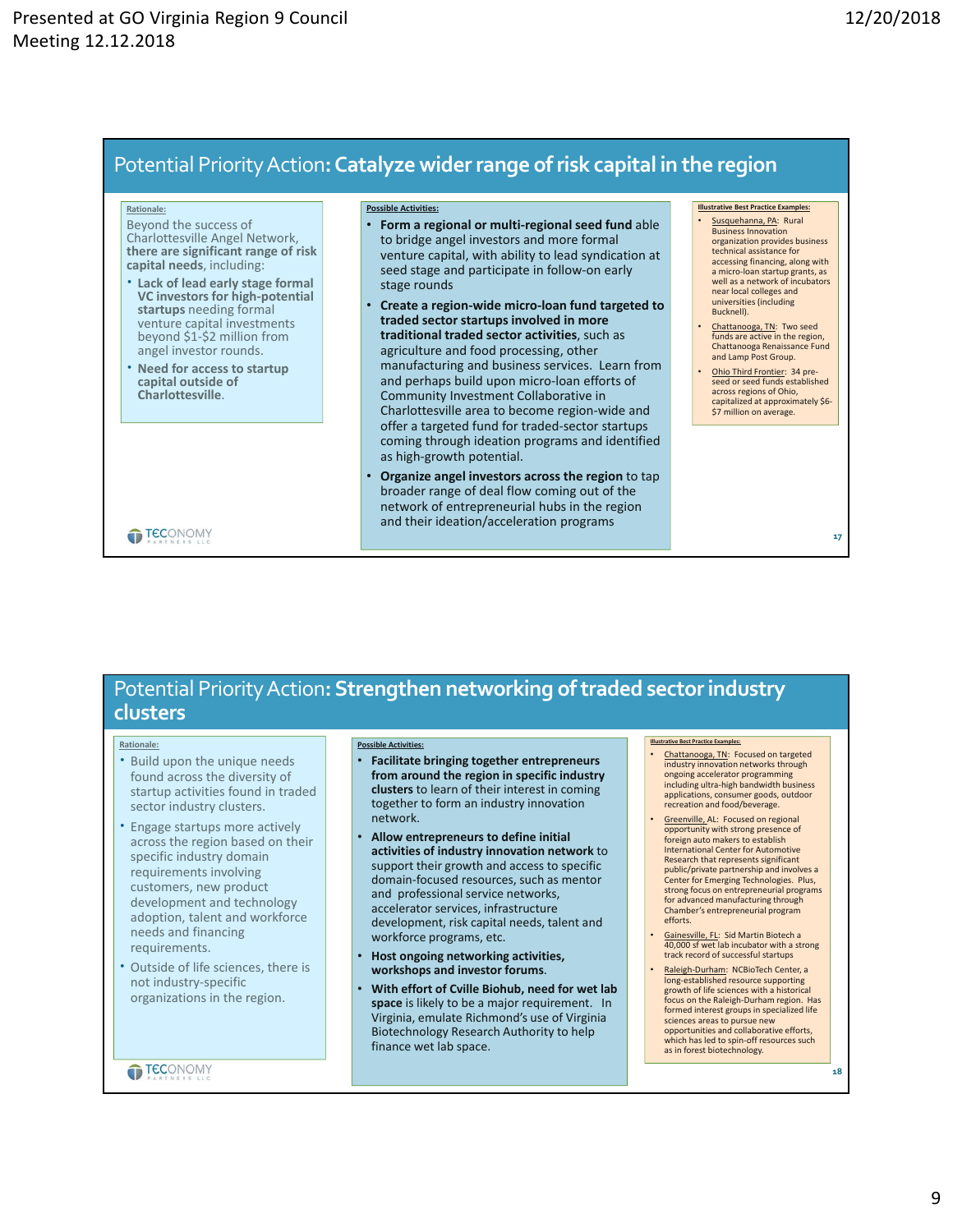## Proposed GO Virginia Action: *Establish Regional Quarterbacks for Entrepreneurial Development in Each GO Virginia Region*

#### **SpecificActivities**:

- Identify opportunities and needs for regional entrepreneurial development within traded sector industries
- Ensure an implementation capacity on priority actions
- Provide a "front door" in each region for entrepreneurs to receive coordinated services among service providers

#### **Service Delivery Approach**:

- Performance‐based grants developed in consultation with each region to address priorities
- In each region, an advisory committee will be created to oversee the efforts of the regional quarterbacks
- Potential for multi-regional applications
- VRIC proposal articulates additional entrepreneurial activities that need to be coordinated with the regional GO Virginia efforts

#### **Budget Rationale**:

- Award \$200k‐\$300k per region to fund a full‐time professional to serve as the regional quarterback. Funding could yet be made available in FY 2019.
- The regional quarterback would be tasked with advancing a regional strategic plan and prioritizing strategic investments, with the input from regional entrepreneurial ecosystem stakeholders, under the auspices of the GO VA Regional Boards.
- Once a regional prioritization investment plan is developed, further funding would be available in FY 2020 and thereafter to fill the gaps identified, including funding for efforts such as: EIRs, incubators, accelerators, mentor networks, etc.

#### **Comparable Best Practice Model:** *Launch Tennessee*

- Supports a network of Entrepreneur Centers, located in six cities across the state that provide entrepreneurs access to a mix of support services, including: wayfinding for entrepreneurs, boot camps, mentorship, co-working space, and initial pre-seed grants.
- In 2016, Launch Tennessee made grants to its Entrepreneur Centers of \$200,000 to \$375,000 for each center. These centers serve a much smaller area than GO Virginia regions.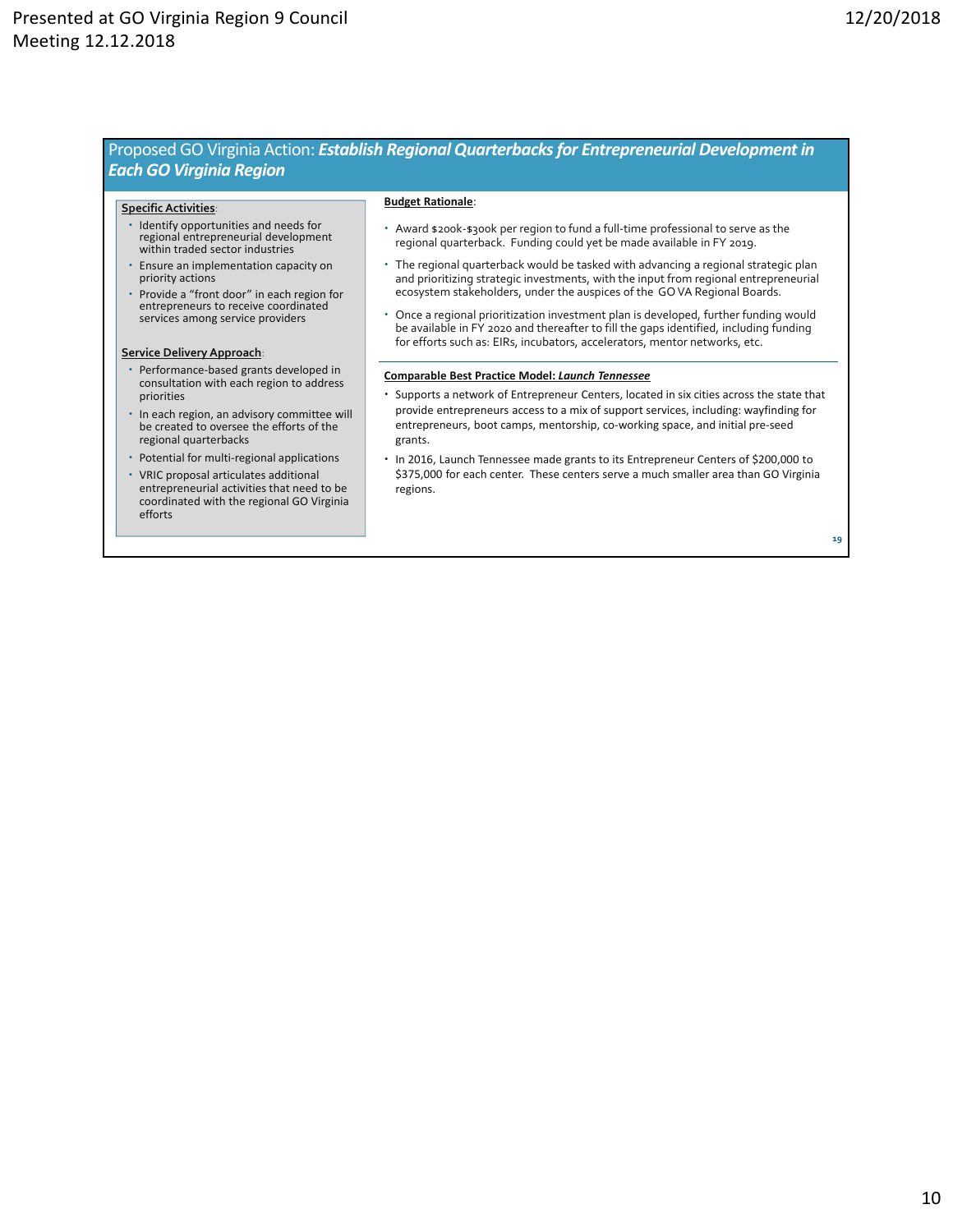

|           | <b>POTENTIAL PRIORITY</b>                                                                                                                     | <b>POSSIBLE ACTIVITIES</b>                                                                                        | <b>NOTES</b> |  |  |  |
|-----------|-----------------------------------------------------------------------------------------------------------------------------------------------|-------------------------------------------------------------------------------------------------------------------|--------------|--|--|--|
|           | 1 - Develop stronger ideation programming targeting traded sector opportunities                                                               |                                                                                                                   |              |  |  |  |
|           |                                                                                                                                               |                                                                                                                   |              |  |  |  |
| $\bullet$ |                                                                                                                                               | Create an ongoing regional capacity to offer ideation programs for potential entrepreneurs similar to SBDC's      |              |  |  |  |
|           | Innovation Commercialization Assistance Program                                                                                               |                                                                                                                   |              |  |  |  |
| $\bullet$ | Leverage expertise and resources of UVA through its I-Corps site to have trainers and counselors from within the                              |                                                                                                                   |              |  |  |  |
|           | region                                                                                                                                        |                                                                                                                   |              |  |  |  |
|           | Create a referral network tapping existing economic development organizations, co-working and incubator                                       |                                                                                                                   |              |  |  |  |
|           |                                                                                                                                               | facilities, angel investors, local bankers and professional service providers                                     |              |  |  |  |
|           | Sponsor entrepreneurs-in-residence fellows in targeted sectors relevant to Region 9 to work with identified<br>$\bullet$                      |                                                                                                                   |              |  |  |  |
|           | regional entrepreneurial startup teams that successfully complete initial phases of ideation program and<br>demonstrate high-growth potential |                                                                                                                   |              |  |  |  |
|           |                                                                                                                                               | 2 - Support advancement of integrated accelerators/incubators/co-working entrepreneurial hubs across the region   |              |  |  |  |
|           |                                                                                                                                               |                                                                                                                   |              |  |  |  |
|           |                                                                                                                                               | Leverage existing and encourage formation of new enterprise centers offering incubation and co-working spaces     |              |  |  |  |
|           | involving support of local public/private partnerships across communities in Region 9                                                         |                                                                                                                   |              |  |  |  |
| $\bullet$ | Create a collaboration across entrepreneurial hubs to develop shared programs, mentor networks, outreach                                      |                                                                                                                   |              |  |  |  |
|           | activities, pitch competitions, etc.                                                                                                          |                                                                                                                   |              |  |  |  |
| $\bullet$ |                                                                                                                                               | Offer acceleration services as a follow-on to proposed ideation services for identified high-growth potential     |              |  |  |  |
|           |                                                                                                                                               | startups, especially targeting cohorts to specific industry clusters and market opportunities                     |              |  |  |  |
| $\bullet$ | Engage with existing angel networks and individual angel investors to develop a strong pipeline of investment-                                |                                                                                                                   |              |  |  |  |
|           | ready new venture startups                                                                                                                    |                                                                                                                   |              |  |  |  |
|           | 3 - Catalyze wider range of risk capital in the region                                                                                        |                                                                                                                   |              |  |  |  |
|           |                                                                                                                                               |                                                                                                                   |              |  |  |  |
| $\bullet$ |                                                                                                                                               | Form a regional or multi-regional seed fund able to bridge angel investors and more formal venture capital, with  |              |  |  |  |
|           |                                                                                                                                               | ability to lead syndication at seed stage and participate in follow-on early stage rounds                         |              |  |  |  |
| $\bullet$ |                                                                                                                                               | Create a region-wide micro-loan fund targeted to traded sector startups involved in more traditional traded       |              |  |  |  |
|           |                                                                                                                                               | sector activities, such as agriculture and food processing, other manufacturing and business services. Learn from |              |  |  |  |
|           |                                                                                                                                               | and perhaps build upon micro-loan efforts of Community Investment Collaborative in Charlottesville area to        |              |  |  |  |
|           | become region-wide and offer a targeted fund for traded-sector startups coming through ideation programs and                                  |                                                                                                                   |              |  |  |  |
|           | identified as high-growth potential.                                                                                                          |                                                                                                                   |              |  |  |  |
|           |                                                                                                                                               | Organize angel investors across the region to tap broader range of deal flow coming out of the network of         |              |  |  |  |
|           |                                                                                                                                               | entrepreneurial hubs in the region and their ideation/acceleration programs                                       |              |  |  |  |
|           |                                                                                                                                               |                                                                                                                   |              |  |  |  |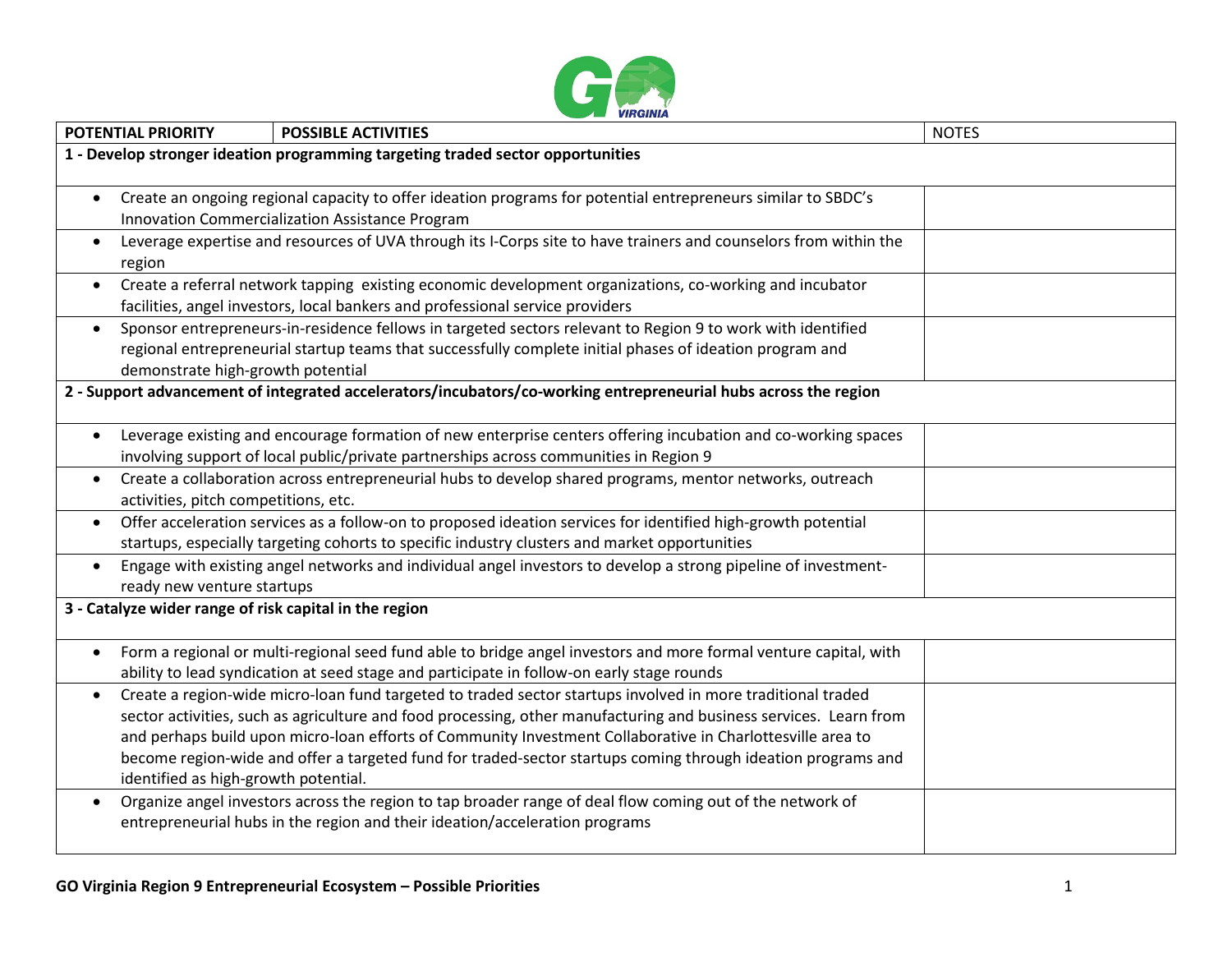

| 4 - Strengthen networking of traded sector industry clusters                                                                                                                                                                                                                                                               |  |
|----------------------------------------------------------------------------------------------------------------------------------------------------------------------------------------------------------------------------------------------------------------------------------------------------------------------------|--|
| Facilitate bringing together entrepreneurs from around the region in specific industry clusters to learn of their<br>interest in coming together to form an industry innovation network.                                                                                                                                   |  |
| Allow entrepreneurs to define initial activities of industry innovation network to support their growth and access<br>to specific domain-focused resources, such as mentor and professional service networks, accelerator services,<br>infrastructure development, risk capital needs, talent and workforce programs, etc. |  |
| Host ongoing networking activities, workshops and investor forums.                                                                                                                                                                                                                                                         |  |
| With effort of CvilleBioHub, need for wet lab space is likely to be a major requirement. In Virginia, emulate<br>Richmond's use of Virginia Biotechnology Research Authority to help finance wet lab space.                                                                                                                |  |
| 5 - Establish Regional Quarterbacks for Entrepreneurial Development in Each GO Virginia Region                                                                                                                                                                                                                             |  |
| <b>Specific Activities:</b>                                                                                                                                                                                                                                                                                                |  |
| Identify opportunities and needs for regional entrepreneurial development within traded sector industries                                                                                                                                                                                                                  |  |
| Ensure an implementation capacity on priority actions                                                                                                                                                                                                                                                                      |  |
| Provide a "front door" in each region for entrepreneurs to receive coordinated services among service providers                                                                                                                                                                                                            |  |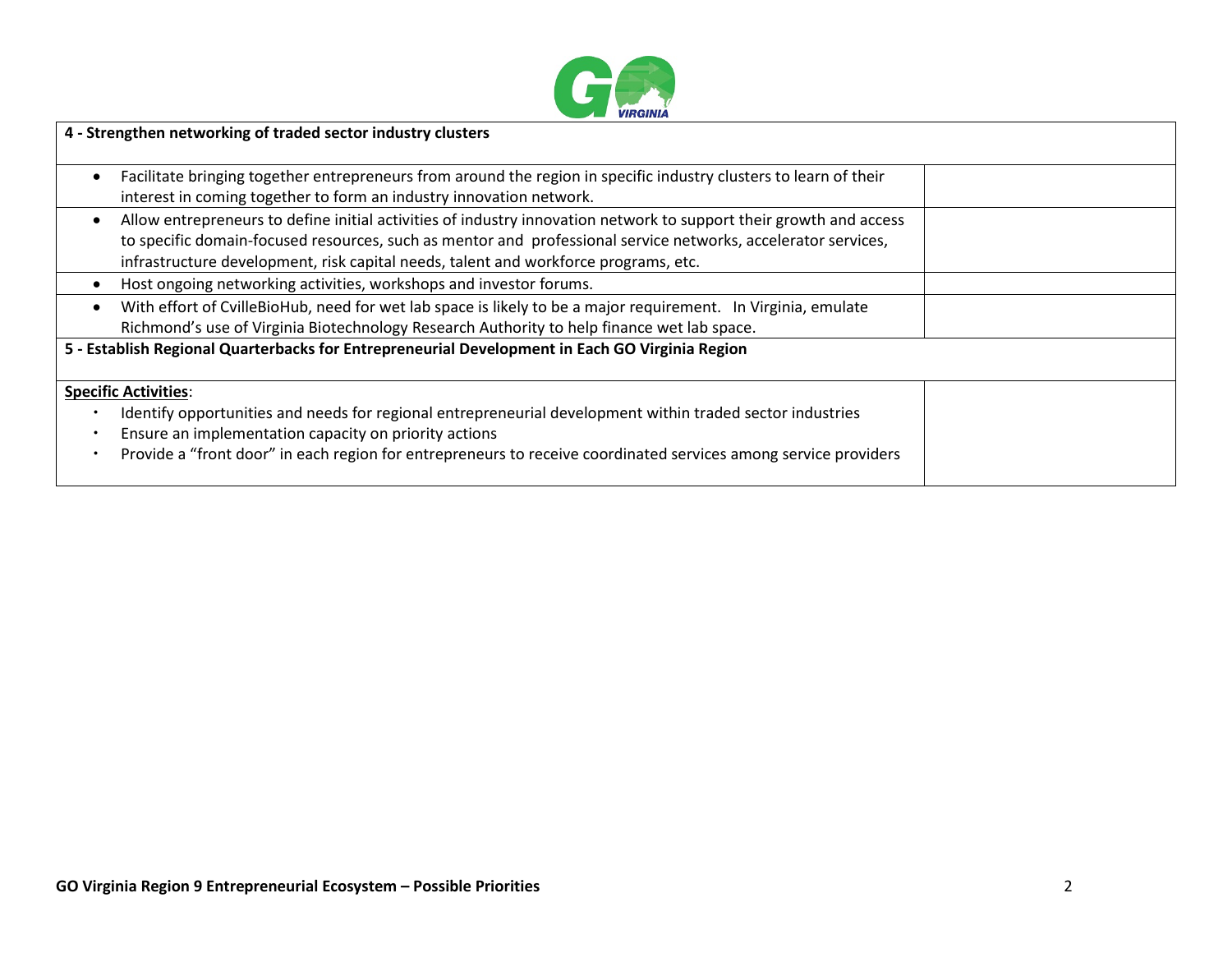## **TOM TOM Abstract- DRAFT**

**DATE**: Friday, April 12, 2019

**SESSION: Panel Discussion** 

**LENGTH**: 45 Minutes

**AUDIENCE**: General Public, Politicians and Local Government

## **TITLE: Envisioning a statewide entrepreneurial ecosystem from the ground up**

## **SESSION DESCRIPTION:**

GO Virginia is a statewide economic development initiative to increase higher paying jobs in target industries in the commonwealth by incentivizing collaboration between business, higher education, and local government. During the program's first year, the development of a cohesive and efficient statewide Entrepreneurship Ecosystem became a priority, in addition to Site Development, Workforce Training Programs and Scaling-Up Business Clusters. Since 2017, the GO Virginia Board has engaged in statewide ecosystem assessments of university based research and commercialization results, as well as, an inventory of regional entrepreneurial assets throughout the state. At this point, each region has a plan with different priorities. Now the journey has begun to build one efficient statewide structure that is responsive and available for startup - wherever they are on the continuum – throughout the Commonwealth.

## **PROPOSED SPEAKERS (Expressed interest, but not confirmed):**

- John O. "Dubby" Wynne, Chair GO Virginia Board
- Mitch Horowitz, Managing Partner, TEConomy
- Moderator or Policy Expert, Chris Lloyd, McGuire Woods Consulting

## **ADDITIONAL PROPOSED SPEAKER IDEAS (not contacted):**

- Rural Entrepreneurship Expert**-** Scott Tate, Virginia Tech, Kaufman Study (have not contacted)
- High level Virginia Entrepreneur TBD (one recommendation for Serial Founder, Brendan Richardson)

# **3 QUESTIONS YOU WANT TO ANSWER WITH THIS SESSION:**

- 1. Every region has different needs and elements of an ecosystem how can these regions be connected to create an efficient and accessible portfolio of start-up resources to grow, accelerate and keep; or startups?
- **2.** How can policy support or bottleneck efficient distribution of resources?
- **3.** How to connect rural needs versus those of town and cities?

## **CONTACT**:

Shannon Holland GO Virginia Region 9 Director Central Virginia Partnership for Economic Development 1001 Research Park Boulevard, Suite 308, Charlottesville, VA 22901 434-979-5610 x 103 [www.centralvirginia.org](http://www.centralvirginia.org/) [www.GOVirginia9.org](http://www.govirginia9.org/) **Linkedin.com/in/shannon-c-holland**